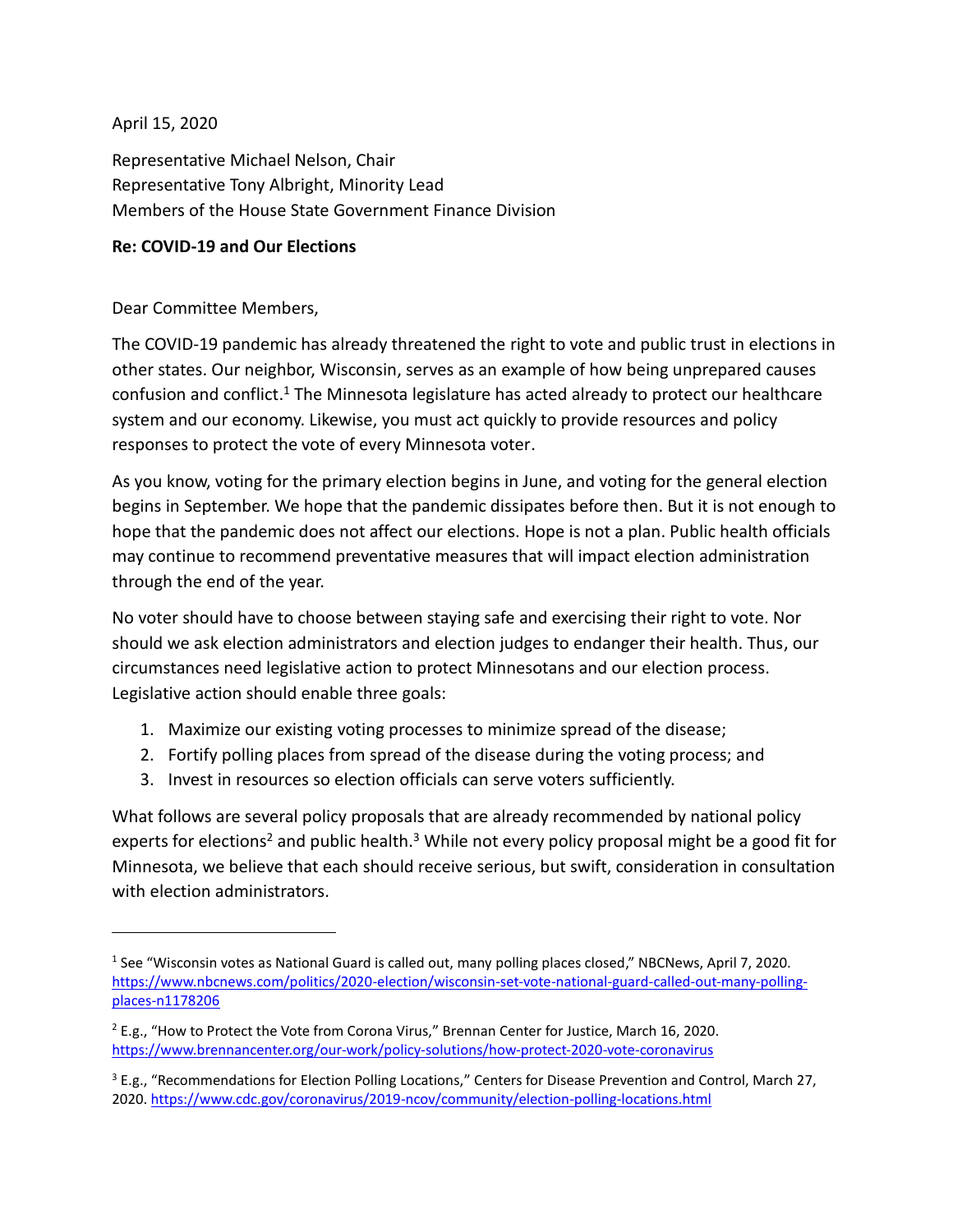# **Maximize Existing Absentee and Mail Voting**

The most pressing election challenge we face during the COVID-10 pandemic is also the most obvious: face-to-face interactions likely need restriction to protect public health, especially voters vulnerable to infection. Minnesota can address this through several actions:

- Send every active registered voter an absentee ballot in the mail in order to reduce the administrative overload of absentee ballot request forms.
- If absentee ballot request forms are still required, provide free, pre-addressed envelopes with pre-paid postage.
- Change to a postmarked-by deadline to account for any United States Postal Service interruptions or inundations. 4
- Expand the notice period for rejected absentee ballots from 5 days to 10 (Minn. Stat. 203B.121, subd. 2(c)(3)).
- Provide guidance for methods to witness absentee ballots while simultaneously abiding by social distancing protocols.
- Expand when absentee ballots can begin to be processed by election judges.
- Require self-sealing envelopes that do not require licking to close.
- Expand health care facility voting.

# **Fortify Polling Places**

 $\overline{a}$ 

Mail balloting may not work for every voter. Many voters may need assistance while voting from election judges. Other eligible voters may not have a traditional mailing address needed to receive a ballot.<sup>5</sup> As is typical in Minnesota, many voters will need to register on Election Day. Thus, we must fortify our polling places against infection:

- Expand in-person absentee voting locations, and authorize the use of voting centers.
- Require that polling places follow CDC recommendations for preventing transmission of COVID-19 at polling places and EAC recommendations for cleaning voting machines, such as:

<sup>4</sup> This is particularly important because USPS reportedly may go bankrupt this summer without aid. "'Postal Service will not survive the summer.' Lawmakers warn it could go bankrupt," Miami Herald, March 24, 2020. <https://www.miamiherald.com/news/coronavirus/article241470831.html>

<sup>&</sup>lt;sup>5</sup> For example, many tribal communities do not use mailing addresses used by most Minnesotan voters. Native voters have encountered significant challenges with mail-only balloting in other states.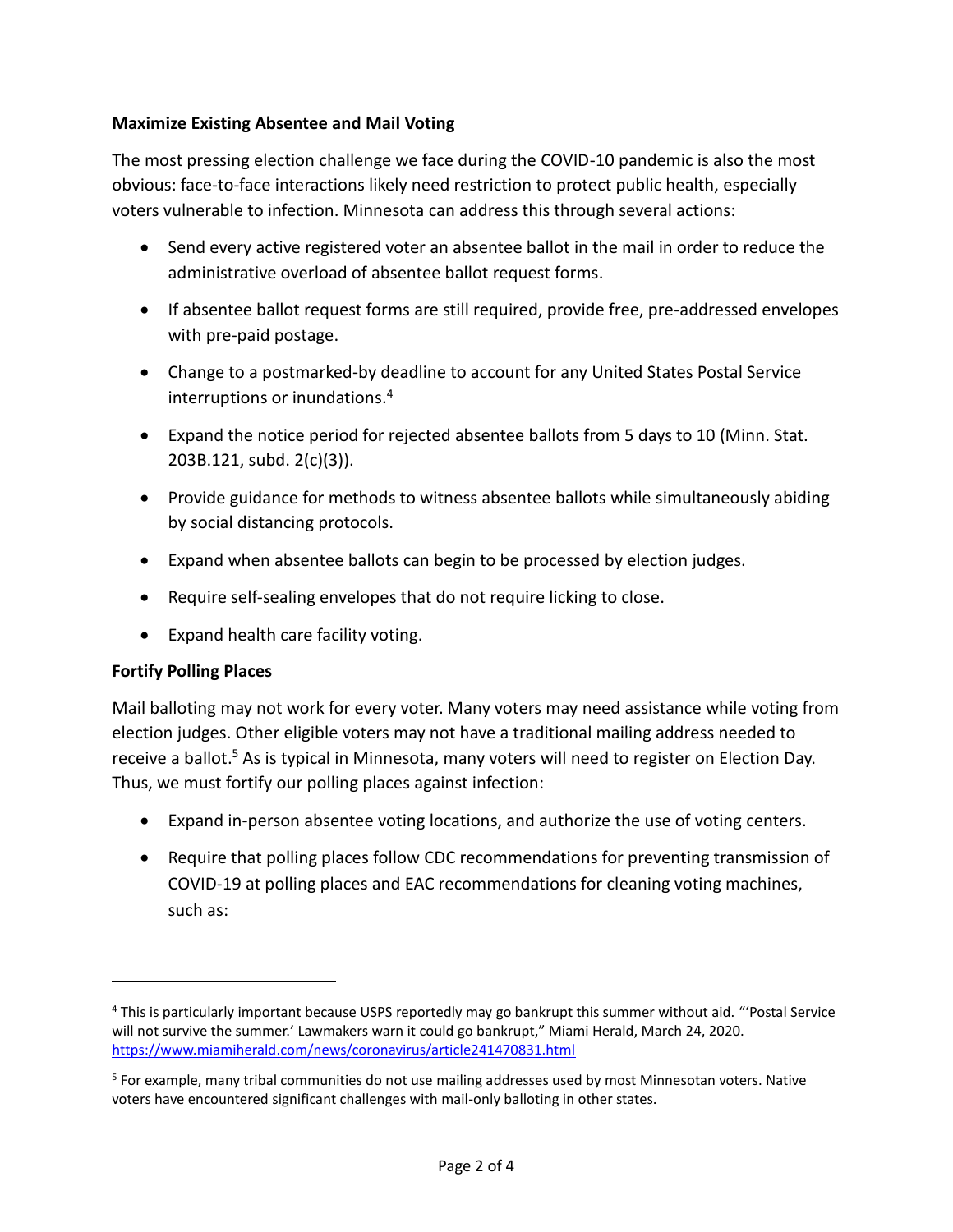- o Physical distancing of six feet by voters, including demarcation with tape
- o Sneeze guards and masks for election judges
- o Hand sanitizer; running water, soap, and towels
- o Sanitizing pens and voter privacy envelopes
- Prepare for additional Election Day registrations, since organizations like nonprofits and campaigns will not be able to conduct voter registration campaigns during the summer due to social distancing.
- Increased distance between voting booths and standing in line will result in needing more space or fewer voters at once time and slow down the process, which may require seeking out and paying for different, larger polling place locations.
- Additional signage about social distancing at polling places.
- Move polling places away from locations where vulnerable Minnesotans live, such as senior living facilities, while also adding measures to ensure those vulnerable populations can still easily vote.

## **Invest in Resources to Serve Voters**

 $\overline{a}$ 

Most importantly, the legislature must also authorize all federal HAVA funds from both the Consolidated Appropriations Act of 2020 and the CARES Act. The legislature should also consider appropriating additional funds to local governments as needed. These funds can be used by election officials to:

- Provide sufficient assistance to voters, including those with disabilities and language access needs.
- Address needs of voters with disabilities who may not be able to stand in line for long periods of time.
- Recruit additional election judges for absentee ballot processing and sanitizing polling places. 6
- Provide election judge training by webinar or other online method to account for social distancing protocols.
- Account for costs of additional election judge training to address public health issues.
- Print an increased number of ballots and envelopes for absentee balloting.

<sup>6</sup> Again, in Wisconsin, the National Guard had to be called in to fill the gaps in poll worker staffing.